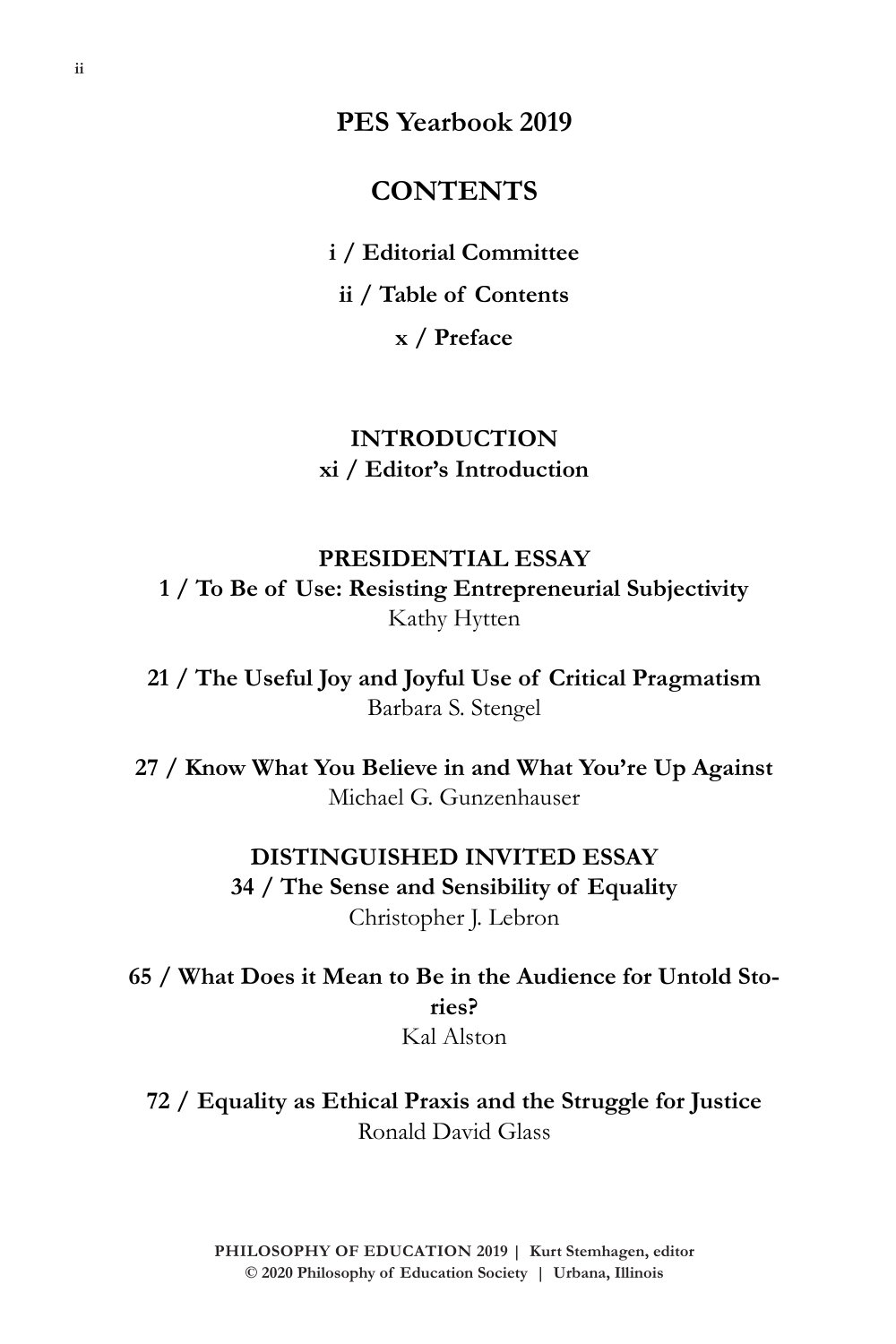### **ESSAYS**

**135 / Narrative Sharing: A Phenomenological Approach to De-Biasing**

Spencer Smith

**147 / The Pull of the Ethical that Shifts Narrative Identity: Paul Ricoeur's Summons to Responsibility and Sympathy for the Other** Clarence W. Joldersma

**P H I L O S O P H Y O F E D U C A T I O N 2 0 1 9**

# **FEATURED ESSAYS**

**81 / Against Tolerance: Cultivating Intellectual Humility in the Classroom** Kirsten Welch

**93 / Arrogant Worlds**

Audrey Thompson

**99 / Every Tool is a Weapon if You Hold it Right: Solidarity, Civics Education, and Use-Oriented Politics**  Derek Gottlieb & Amy Shuffelton

**112 / Motivating Action: Attending to Pride and Solidarity in Civic Education**

Paula McAvoy

**117 / Uncoddling the American Mind: The Educational Ask of Trigger Warnings** Adam Greteman

**130 / Educational "Asks" and Institutional "Tells": trigger warnings, institutional responsiveness, and educational responsibility** Natasha Levinson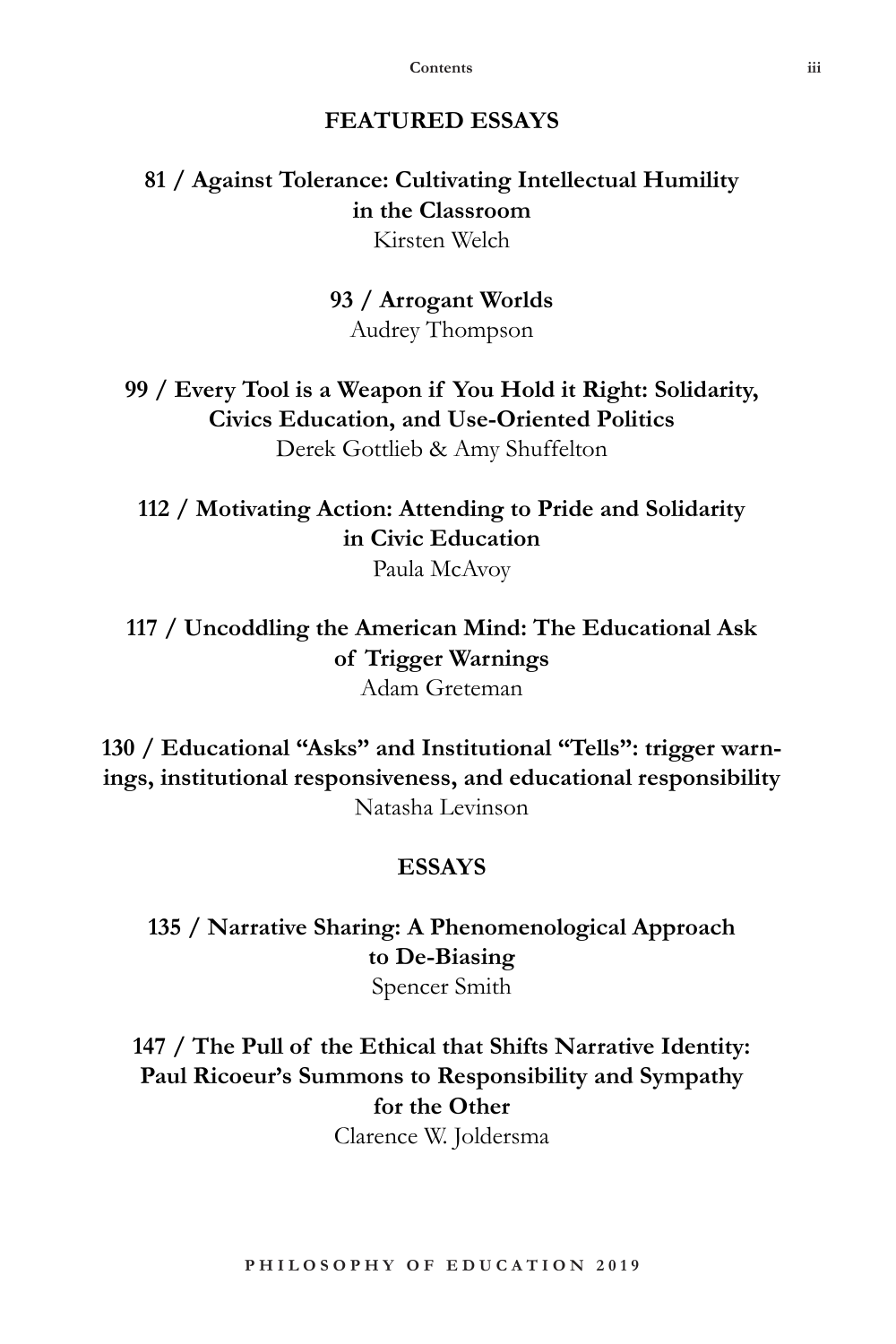**153 / Educational Freedom of Speech: From Principle to Practice** Kobi Assoulin

**168 / "Educational Freedom of Speech: From Principle to Practice": a response to Assoulin** Danny Gibboney

**173 / Rethinking Affect: Toward an Analogic Understanding of Emotion**

Fernando Murillo

**182 / What We Talk About When We Talk About Love as an Affect: Framing Love an as Affect in the Process of Self-Formation**

Julia Rebecca Allison

**187 / Civil War Monuments: Mourning and Terror** Jeffrey Frank

**200 / Hidden in Plain Sight: A Response to Mourning and Terror by Jeffery Frank** Gabriel A. Reich

**205 / Recovering the Marxist Feminist Eye** Jessica Lussier & David Backer

**218 / Adapting the Marxist Feminist Eye** Lauren Bialystok

### **224 / Emersonian Identity and the Oneness of Educational Relations**

Bradley Rowe & Samuel D. Rocha

**P H I L O S O P H Y O F E D U C A T I O N 2 0 1 9**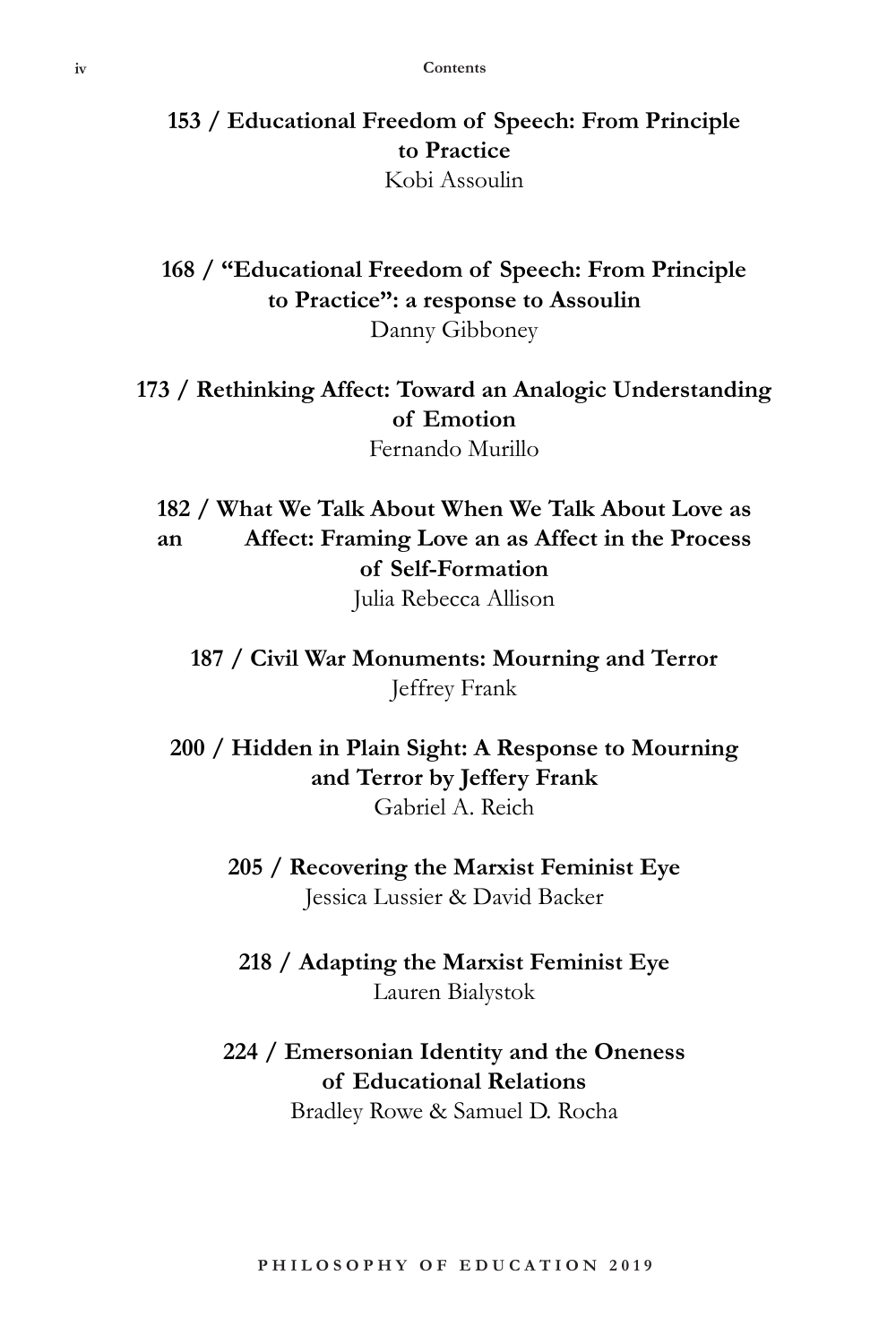**237 / Communion or Conversation? A Response to Rowe and Rocha** René V. Arcilla

## **243 / The University in the Anthropocene: Proposing a Pedagogy of Study Practices That Make Thought Creative of the Future**

Hans Schildermans

### **255 / What Are the Limits of Pragmatism in a Post-Humanist World?**

Samantha Deane

**260 / Beyond Learning: Back to the Care of the Soul? Socrates, Patočka, and the "Worldward" Movement of Education** Stefano Oliverio

**273 / On the Pedagogical Moment in the Care of the Soul** Darryl M. DeMarzio

**278 / False Equivalences, Discomfort, and Crossing the Line of Civility: Who is Afraid of Incivility?** Barbara Applebaum

**292 / Teaching Ignorance: On Disarming Defenses Against Difficult Knowledge**

Jennifer Logue

**298 / Education Itself and John Dewey's Use of the** *A Priori*  **in Educational Theory**

Greg Seals

**310 / Dewey's Epistemology …** *A Priori* **or Bust?** LeAnn Holland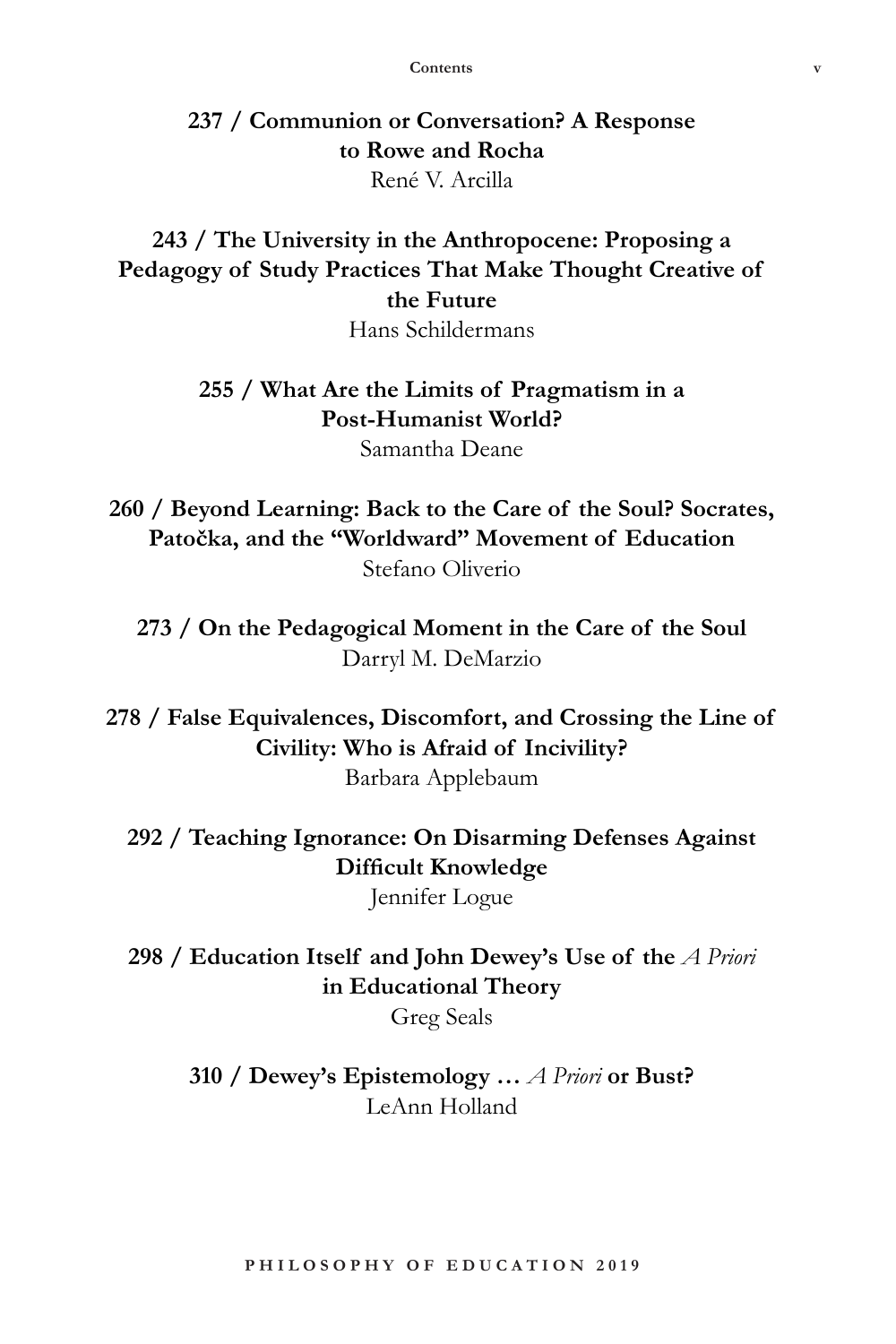### **315 / Heidegger and Technology: On Thinking and Teaching Anew** John Sailer

### **329 / Novelty and Sameness: Heidegger-Inspired Critiques of Modern Education**

Nassim Noroozi

**336 / Teaching as Documentary Work** Mordechai Gordon

**350 / Documentary Work and Teaching as a Moral Enterprise** Michael S. Katz

> **355 / The Conflicting Ideals of Democracy and Critical Thinking in Citizenship Education** Henri Pettersson

> > **369 / Living with Conflicting Ideals** Nicholas C. Burbules

**374 / Socrates, Cadmus, and the Case for Unphilosophical Parenting** Avi Mintz

 **388 / Let Them Eat Doughnuts: A Defense of Philosophical Parenting** Stephanie A. Mackler

**393 / STEM Education in the Age of "Fake News": A John Stuart Mill Perspective** Guoping Zhao

**407 / The (Very) Human Nature of STEM: Truth, Beauty, and Mathematics** Catherine Henney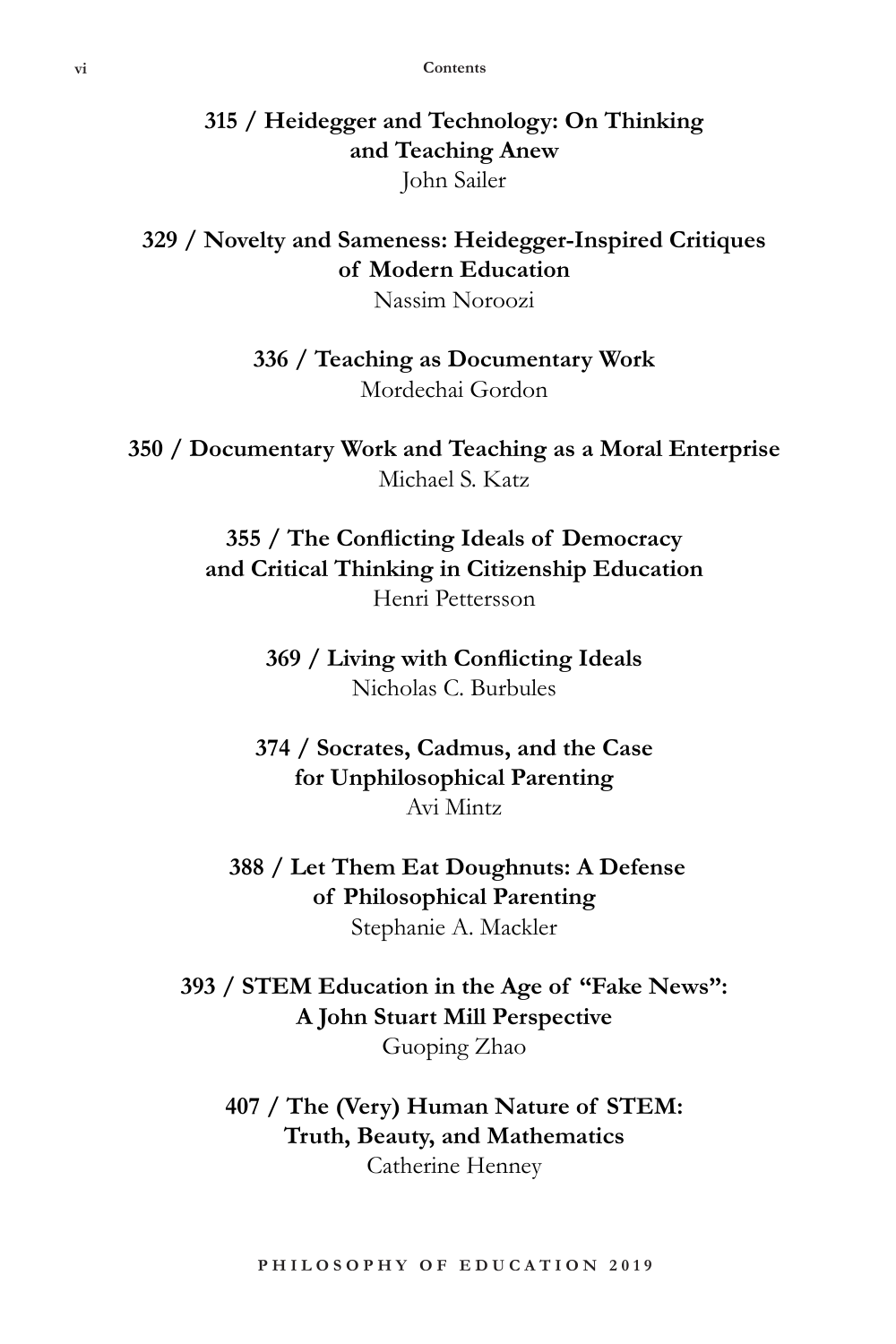**411 / The Conflict between Education and Democracy** Doron Yosef-Hassidim

**424 / More Potent than Political Power: Beyond Cognitive Dimensions of Democracy** Jane Blanken-Webb & Devon Almond

**429 / A New Heart Pulses: Democracy as Metaphysics, Poetics of Social Hope, and Utopian Pedagogies** Reed Underwood

**443 / Embracing the Utopian: Rorty and Dewey on Social Hope** Saori Hori

**448 / Vulnerable Children and Moral Responsibility: Loss of Humanity** Barbara J. Thayer-Bacon

**461 / Toward Promoting Humanity: Intellectual Virtues and Moral Responsibility** B. B. North

**467 / "A Precarious Dance": Affirmation and Antithesis in Christian Worldview Education** Emily G. Wenneborg

**483 / The Soul as the Root, the Ground, and the Flowering Dance of Religious Dialogue: Toward a Worldview of Evolving Equanimity** Bruce Novak

**488 / Measurement in Education: Its Lure and Liabilities** Francis Schrag

**501 / Measurement Meanderings: Response to Francis Schrag** Tone Kvernbekk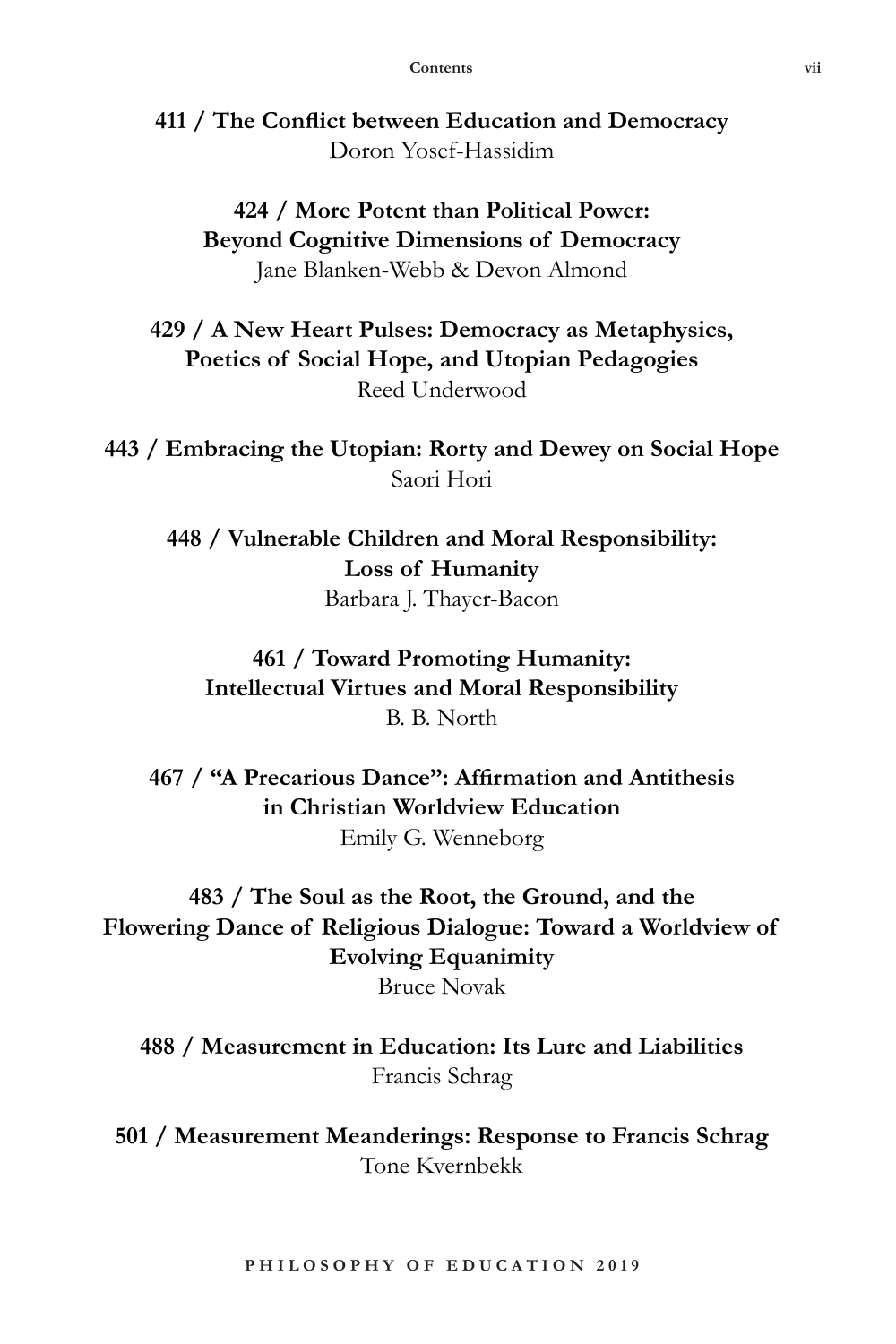**506 / Religious Education and the Limits of Political Liberalism** Eric Farr

> **519 / Going "to the Limit" of Political Liberalism** Brett Bertucio

**524 / Politics Under Erasure: A post-Foucauldian Reconsideration of Neoliberalism in Higher Education** Harvey Shapiro

**538 / Neoliberalism Stretched Thin? Analytic Vagaries of an Indispensable Concept** David E. Meens

**544 / #NeverAgainMSD Student Activism: A Response to Ruitenberg's "Educating Political Adversaries"** Kathleen Knight Abowitz

**559 / Political Education in Context: The Promise of More Radical Agonism in 2019** Claudia W. Ruitenberg

**565 / Let's Accept That Children Get Anxious Too! A Philosophical Response to a Childhood in Crisis** Stephanie Burdick-Shepherd

**578 / Finding Freedom within Existential Anxiety with Beauvoir** Sara Hardman

**584 / The Priority of Relation over Being in World Disclosing: Autism, Identity, & the "Gravity" of the Situation** Glenn Hudak

> **597 / Moving Beyond Metaphors of Difference: Belonging as Inclusive Practice** Kari Gustafson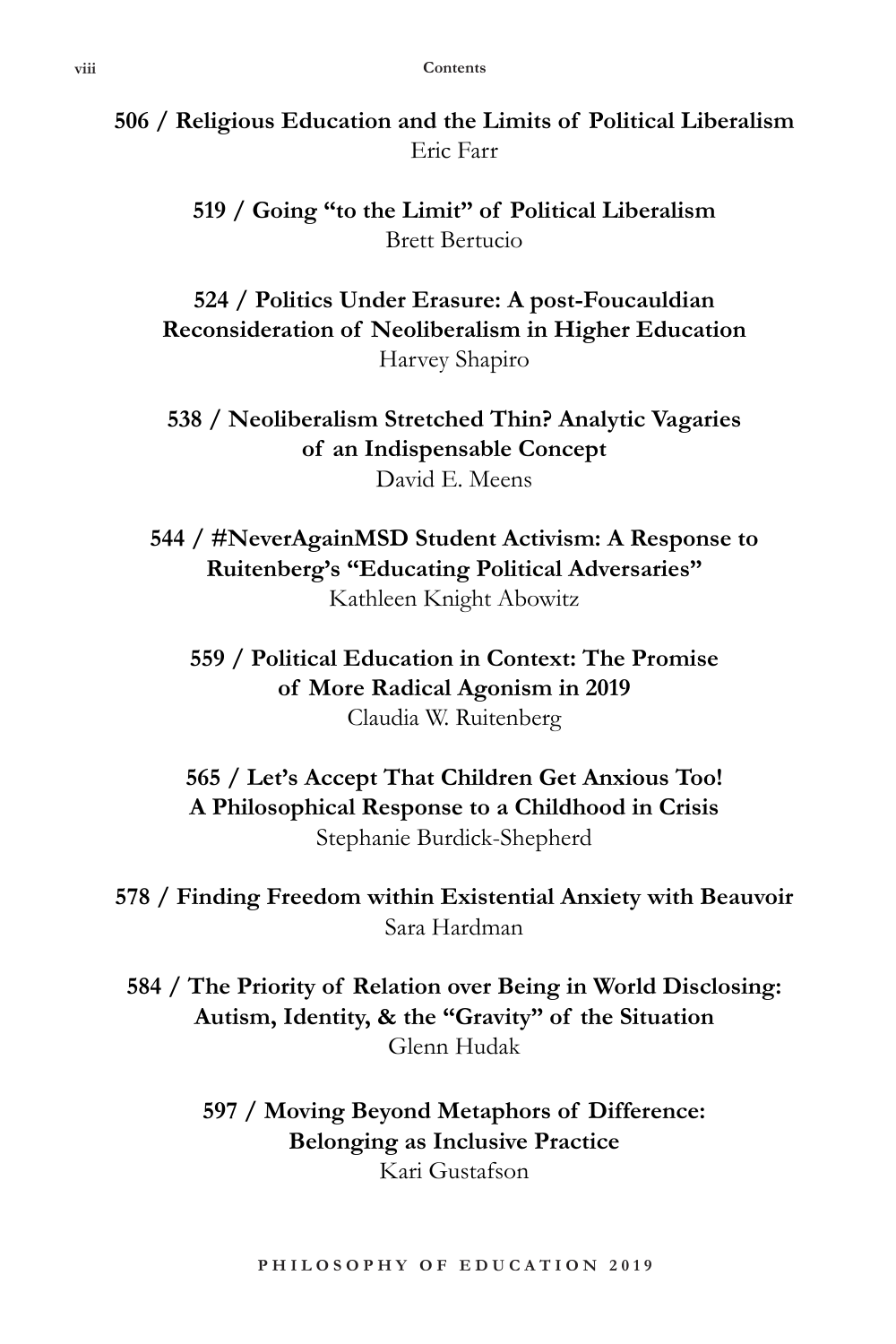**606 / Now What? Encountering the Risk of Action in Activism and Education** Adi Burton

**620 / Thinking or Feeling What We Do: A Response to Burton's Social Justice Education** Rachel Wahl

**625 / Slow(ed): Lessons on Slowness Within Projects of Inclusivity** Ashley Taylor

**639 / Slowness, Inclusion, and the Secular Sabbath** Bryan R. Warnick

**645 / School Closures, Community Goods, and (Mis)Recognition** Ellis Reid

**659 / School Closures as Political Mourning** Terri Wilson

**666 / Education or Indoctrination? Montaigne and Emerson on Preserving Freedom in the Teacher-Student Relationship** Rebecca Sullivan

**680 / Montaigne and Emerson: "What Do I Know?" and "How to Live?"** Virginia Worley

**686 / Teaching Within Regimes of Computational Truth** Heather Greenhalgh-Spencer

**700 / "Dictates from the Algorithmic Gods": A Response to "Teaching within Regimes of Computational Truth"** Craig Cunningham